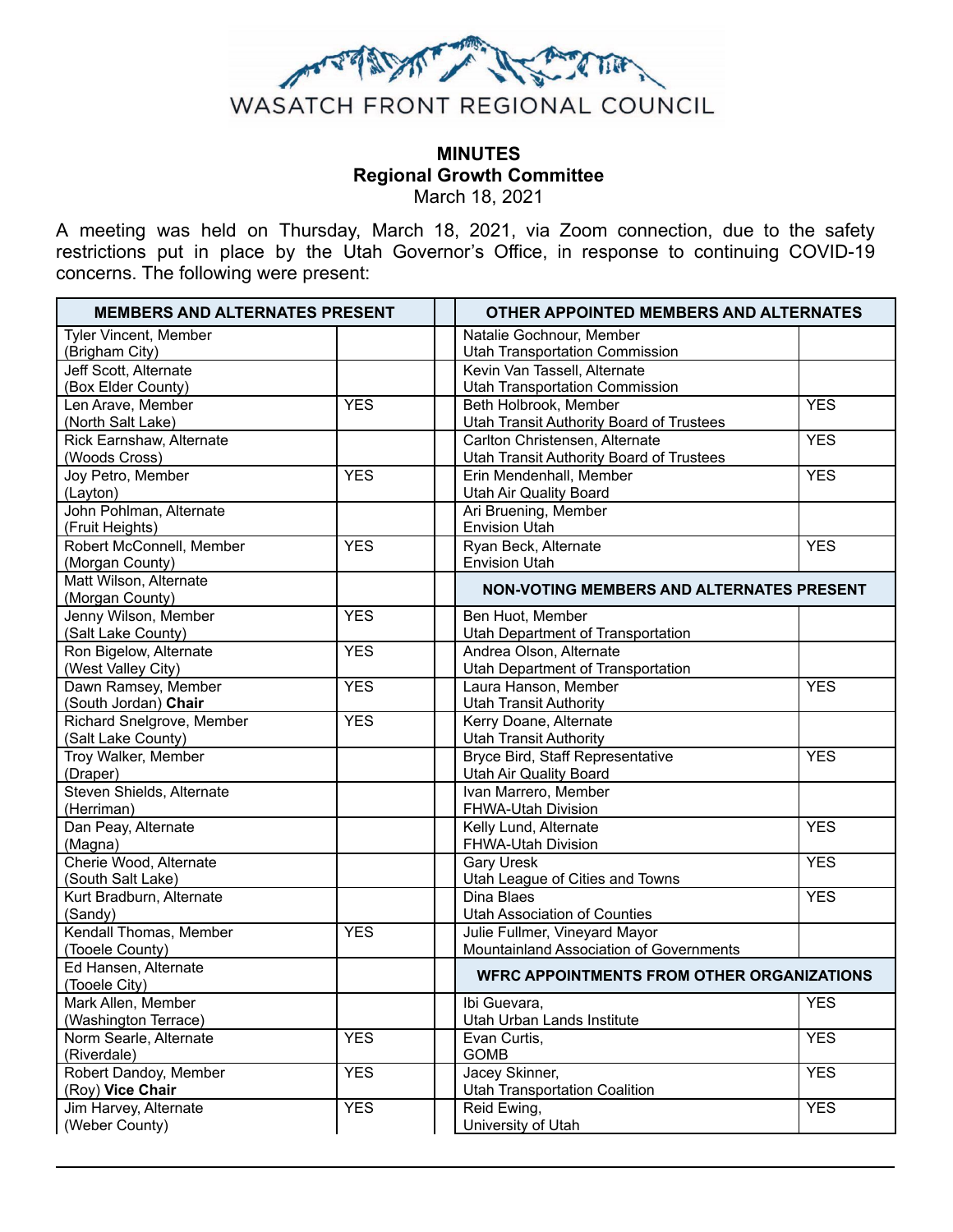| <b>OTHER ATTENDEES PRESENT, including WFRC Staff:</b>     |                                                             |
|-----------------------------------------------------------|-------------------------------------------------------------|
| Daniel Dugan, Shule Bishop, Kris Nilsen, Michael Maloy,   | <b>WFRC:</b> Ted Knowlton, Andrew Gruber, Hugh Van Wagenen, |
| Linda Johnson, Bret Millburn, Jay Aguilar, Russell Weeks, | Rosie Hernandez, Christy Dahlberg, Megan Townsend,          |
| Gary Brower, Travis Olsen, Wendy Thomas, Tami Moody       | Ned Hacker, Nicole Mendelsohn, Bert Granberg, Jory Johner   |
|                                                           | Lauren Victor, Ben Wuthrich, Andrea Pearson                 |

# **1. Introductions and Consent Agenda [00:00:45]**

Mayor Dawn Ramsey called the meeting to order at 9:46am. Roll call introductions were made. New members were recognized.

# **ACTION**: **Approve Minutes from the January 21, 2021 meeting [00:06:03]**

Mayor Ramsey entertained a motion to accept the minutes. Commissioner Jim Harvey made a motion to accept the January 21 minutes and Mayor Norm Searle seconded. Affirmative motion passed unanimously.

#### **2. Public Comment [00:05:15]**

Mayor Ramsey opened the meeting for public comments. There were none.

**3. Legislative outcomes, recent progress, and paths forward for the Wasatch Choice Regional Vision [00:07:03]**

**[00:09:23]** Ted Knowlton, WFRC, gave a brief overview of the Wasatch Choice Regional Vision and four of the key strategies that are incorporated into the Vision, the shared framework that assists with coordinating long-term local planning with regional infrastructure planning. The strategies for discussion are:

- a. Transportation choices
- b. Housing choices
- c. Open space
- d. Linking economic development with transportation and housing

**[00:14:51]** Andrew Gruber, WFRC, summarized the legislative outcomes as related to the four strategies.

a. Provide Transportation choices

HB433, transit improvement, investment in active transportation

b. Support Housing options

\$50M state funds, leveraging \$730M in private funding and loans SB164 Utah Housing Affordability Amendments

HB82

c. Preserve Open space

\$103.5M one-time funding for new and existing state parks

d. Link Economic Development with Transportation and Housing Decisions (Coordinated planning) SB217 Housing and Transit Reinvestment Zones

HB368 State Planning Agencies Amendments

HB348 Economic Opportunity Commission

SB34 housing + transportation elements (2019)

**[00:23:56]** Ted Knowlton, WFRC, provided information on the recent progress and path forward for the Wasatch Front region. Mr. Knowlton discussed with the group a poll (results included below), using questions that have been posed to cities in the region, regarding how they are being proactive to coordinate planning and meet the demands of the growing population. The poll questions and results are included at the end of this document. **[00:37:00]** Mayor Bob Dandoy, Roy City, shared his thoughts regarding the success of the implementation of Roy's General Plan, and how the progress (over the past three years) has improved and revitalized the area. **[00:47:00]** Megan Townsend, WFRC, presented resources, which can be found here: <https://wfrc.org/vision-plans/wc-newresources/> that have been developed by the staffs of the Wasatch Choice Partners (WFRC, UDOT, UTA, and SL County).

# **4. Transportation and Land Use Connection 2021 program awards [00:53:45]**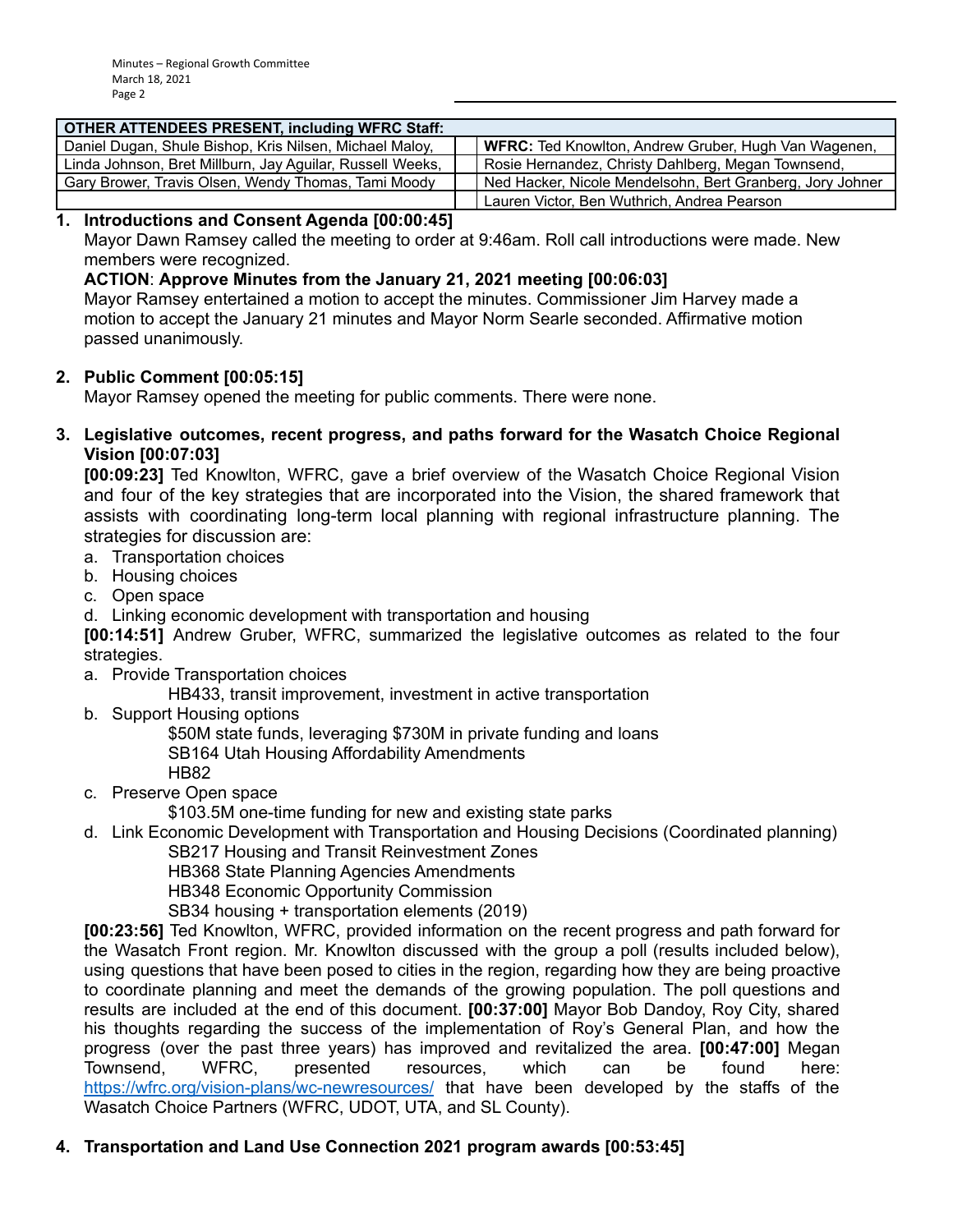Minutes – Regional Growth Committee March 18, 2021 Page 3

Megan Townsend, WFRC, announced the Transportation and Land Use Connection (TLC) program 2021 awards. This year, the program, which provides technical assistance to local communities to help them achieve their goals and plan for growth, will fund 16 new projects for a total amount of \$1,639,000. This includes four communities that have not participated in the TLC program before now. The TLC goals consist of the following:

- Maximize the value of investment in public infrastructure.
- Enhance access to opportunities.
- Increase travel options to optimize mobility.
- Create communities with opportunities to live, work, and play.

**[00:55:10]** Salt Lake County Mayor Jenny Wilson, **[01:00:10]** Salt Lake City Mayor Erin Mendenhall and **[01:05:40]** Layton City Mayor Joy Petro provided comments on projects in their communities and the benefits as each area plans for and incorporates growth.

# **5. Other Business [01:11:50]**

Mayor Ramsey reminded the group that the next meeting of the Regional Growth Committee will be held on Thursday, May 20, 2021, and highlighted upcoming events.

# **6. Adjournment [01:12:27]**

Mayor Ramsey called for a motion to adjourn. Commissioner Jim Harvey made the motion, Mayor Erin Mendenhall seconded. The affirmative vote was unanimous, and the meeting adjourned at 11:00am.

*A recording of this meeting, as well as meeting materials, may be found on the WFRC website at [www.wfrc.org](http://www.wfrc.org/)*

#### Results of poll taken during item 3:

- 1. Has your community undertaken any of these planning or zoning modifications in 2019 or 2020? (Multi choice)
	- a. Parks and Open Space
	- b. Street Connectivity
	- c. Street Design
	- d. Parking
	- e. Bicycling
	- f. Other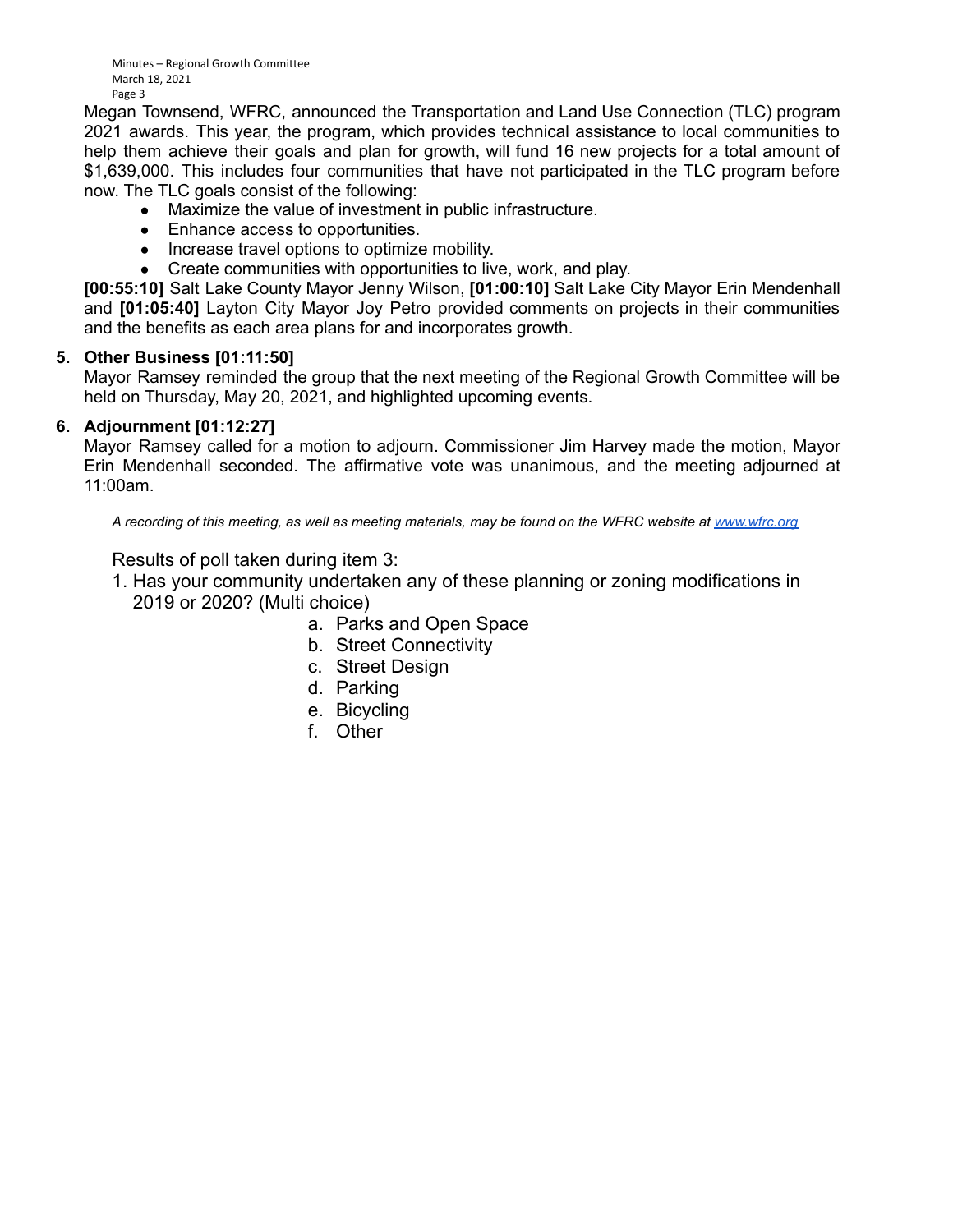Minutes – Regional Growth Committee March 18, 2021 Page 4

|                                                                                                                      | <b>Sharing Poll Results</b> |
|----------------------------------------------------------------------------------------------------------------------|-----------------------------|
| Attendees are now viewing the poll results                                                                           |                             |
| 1. Has your community undertaken any of these planning or<br>zoning modifications in 2019 or 2020? (Multiple choice) |                             |
| Parks and Open Space                                                                                                 | $(16/19)$ 84%               |
| <b>Street Connectivity</b>                                                                                           | $(9/19)$ 47%                |
| <b>Street Design</b>                                                                                                 | $(8/19)$ 42%                |
|                                                                                                                      |                             |
|                                                                                                                      | $(11/19)$ 58%               |
| Parking<br>Bicycling                                                                                                 | $(11/19)$ 58%               |

1. Does your General Plan include the center(s) on the Wasatch Choice 2050 Centers Map? (Single choice)

- a. Yes, all
- b. Yes, some
- c. No<br>d. Not
	- Not applicable

| <b>Sharing Poll Results</b>                                                                |           |
|--------------------------------------------------------------------------------------------|-----------|
| Attendees are now viewing the poll results                                                 |           |
| 1. Does your General Plan include the center(s) on the Wasatch<br>Choice 2050 Centers Map? |           |
| Yes, all                                                                                   | $(6)$ 32% |
| Yes, some                                                                                  | $(5)$ 26% |
| No                                                                                         | (1)5%     |
|                                                                                            |           |